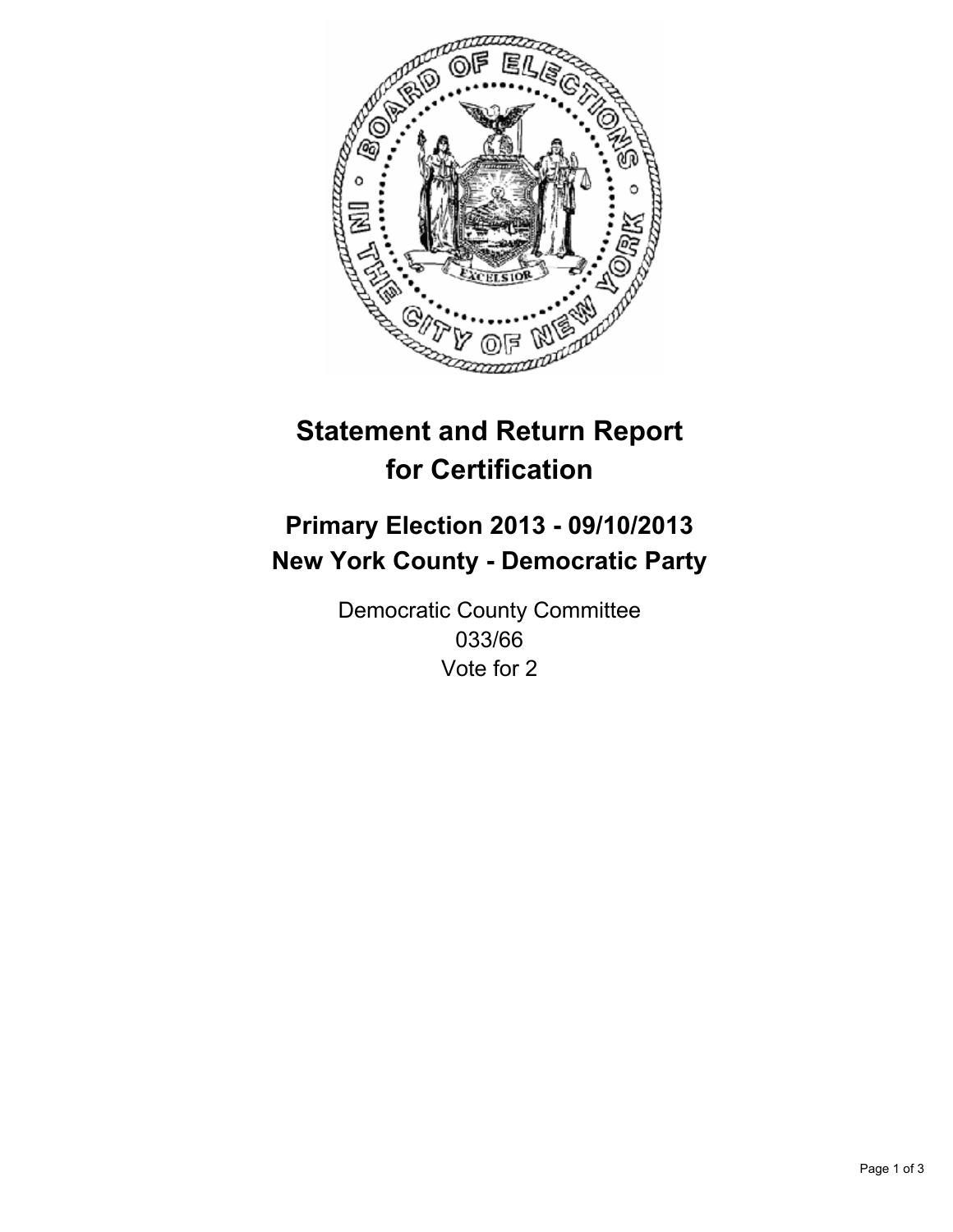

### **Assembly District 66**

| <b>EMERGENCY</b>        | 0        |
|-------------------------|----------|
| ABSENTEE/MILITARY       | 5        |
| <b>FEDERAL</b>          | 0        |
| SPECIAL PRESIDENTIAL    | $\Omega$ |
| <b>AFFIDAVIT</b>        |          |
| <b>JOSH DUBOFF</b>      | 23       |
| <b>BENJAMIN LAZARUS</b> | 21       |
| <b>SUSAN LEELIKE</b>    | 29       |
| <b>Total Votes</b>      | 73       |